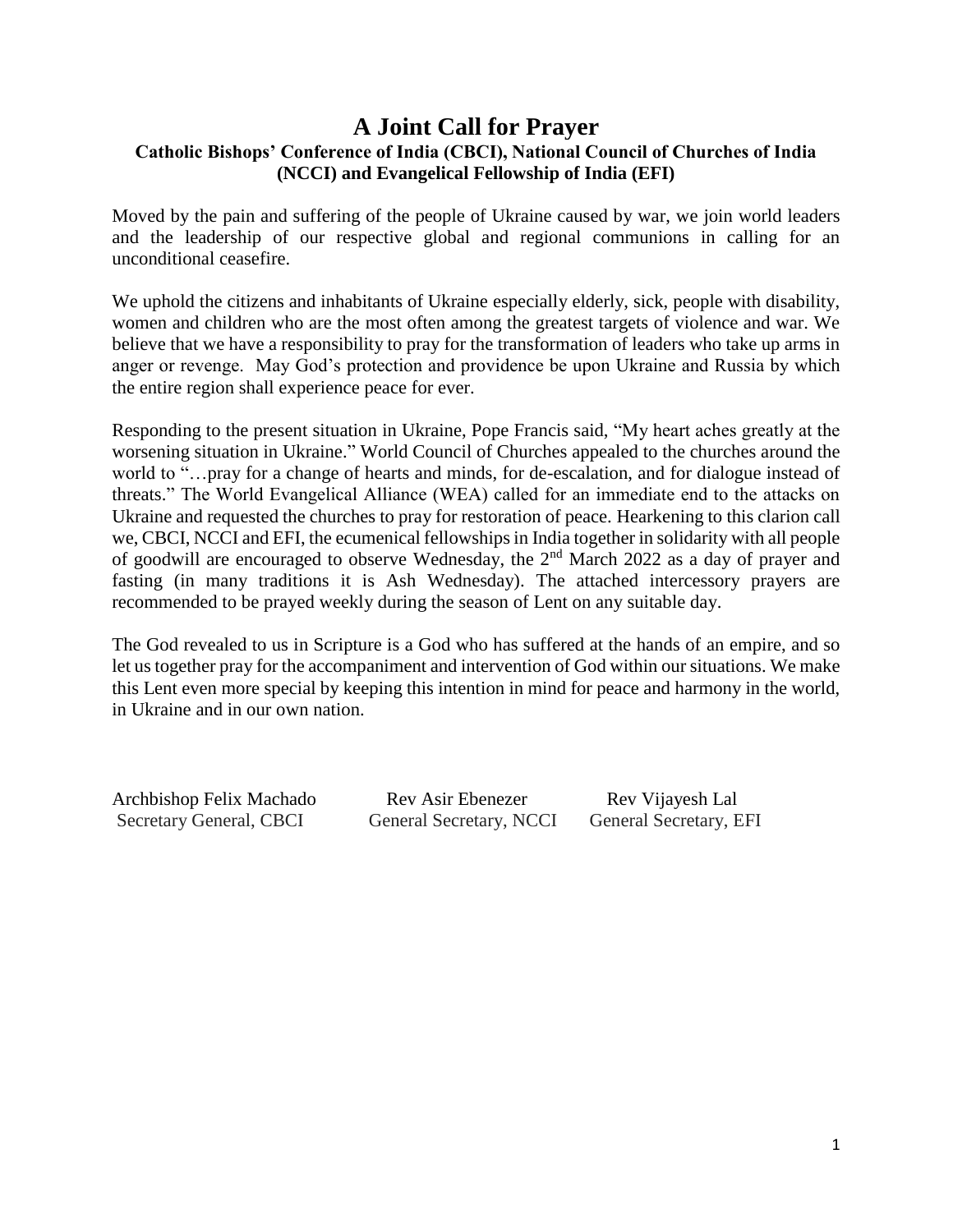#### **Proposed Litany for all Christians who may recite this every week during Lent on any suitable day.**

Leader: At a time when peace and harmony are the most sought after gifts by the whole humanity, let us, as one community of Christians bring our prayers before the Lord, who is the Prince of Peace.

## *Response: Lord shower us with your peace and love*

- 1. For our Church leaders, that inspired by the Gospels and the Holy Spirit they may strive to accompany flock in their distress and pain by uniting them centred on the Lord. *Response: Lord shower us with your peace and love.*
- 2. For solidarity in our global human family, that we may work together to protect those who are most vulnerable and most in need. *Response: Lord shower us with your peace and love*
- 3. For our leaders in public office, that they continue to work for good governance, and keep the needs of the poor and marginalized always before them.

*Response: Lord shower us with your peace and love.*

- 4. For peace and harmony in Ukraine, in Russia and in the entire Baltic region that the Lord may show our world leaders the futility of war which is not the solution, but rather war brings more suffering, poverty and unemployment especially to the most vulnerable. *Response: Lord shower us with your peace and love*
- 5. For a greater openness among world leaders, to see life beyond the boundaries of race, religion, and nation to affirm common humanity that upholds the coexistence of all.

# *Response: Lord shower us with your peace and love*

6. For all people who are working to build peace in their communities: that they may inspire others by their example and be strengthened to carry on, even in the hardest times.

*Response: Lord shower us with your peace and love*